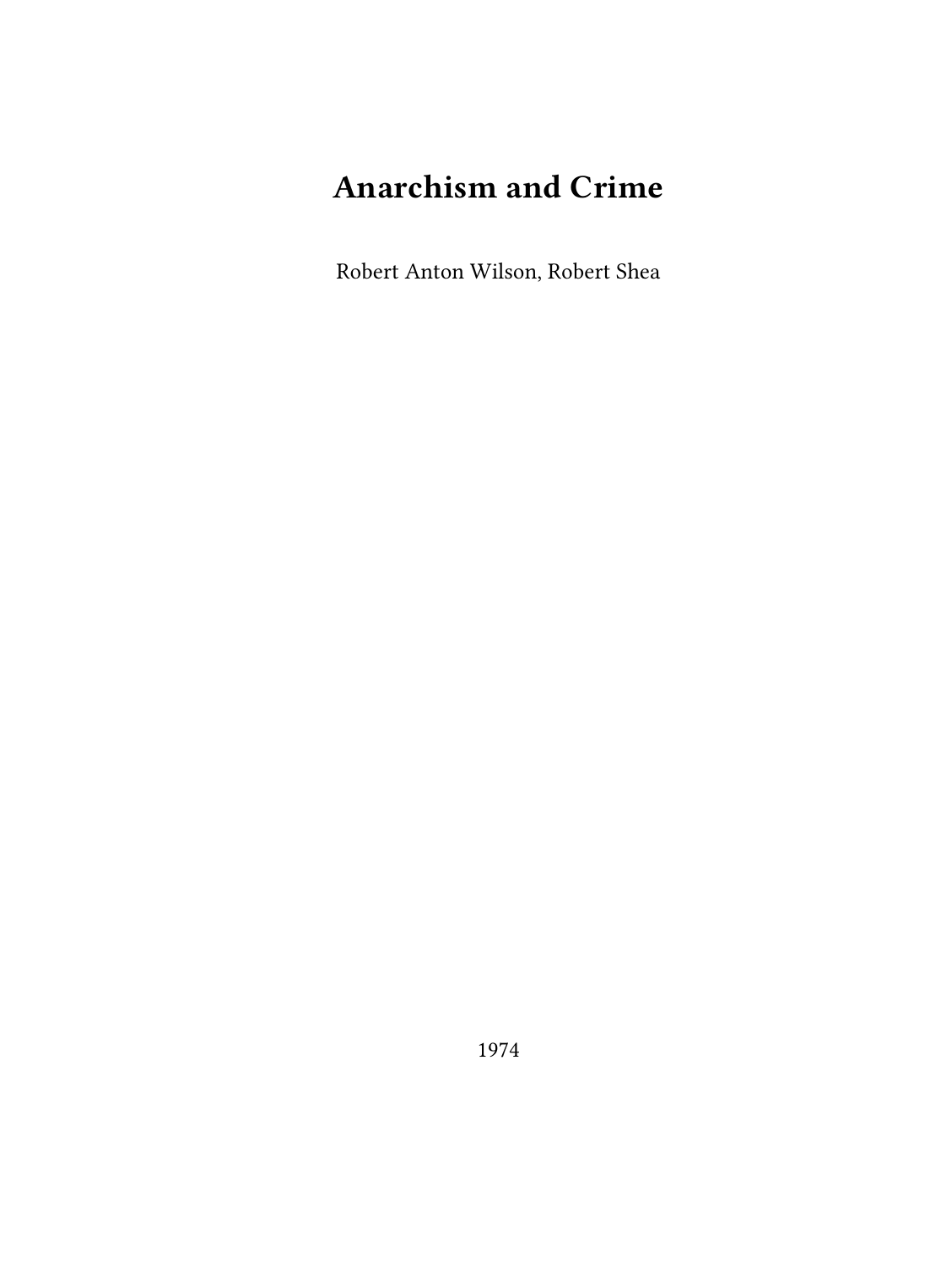## **Contents**

|  |  |  |  |  |  |  |  |  |  |  |  | EDUCATION AND THE FAMILY $\ldots \ldots \ldots \ldots \ldots \ldots \ldots \ldots \ldots \ldots \ldots$ |
|--|--|--|--|--|--|--|--|--|--|--|--|---------------------------------------------------------------------------------------------------------|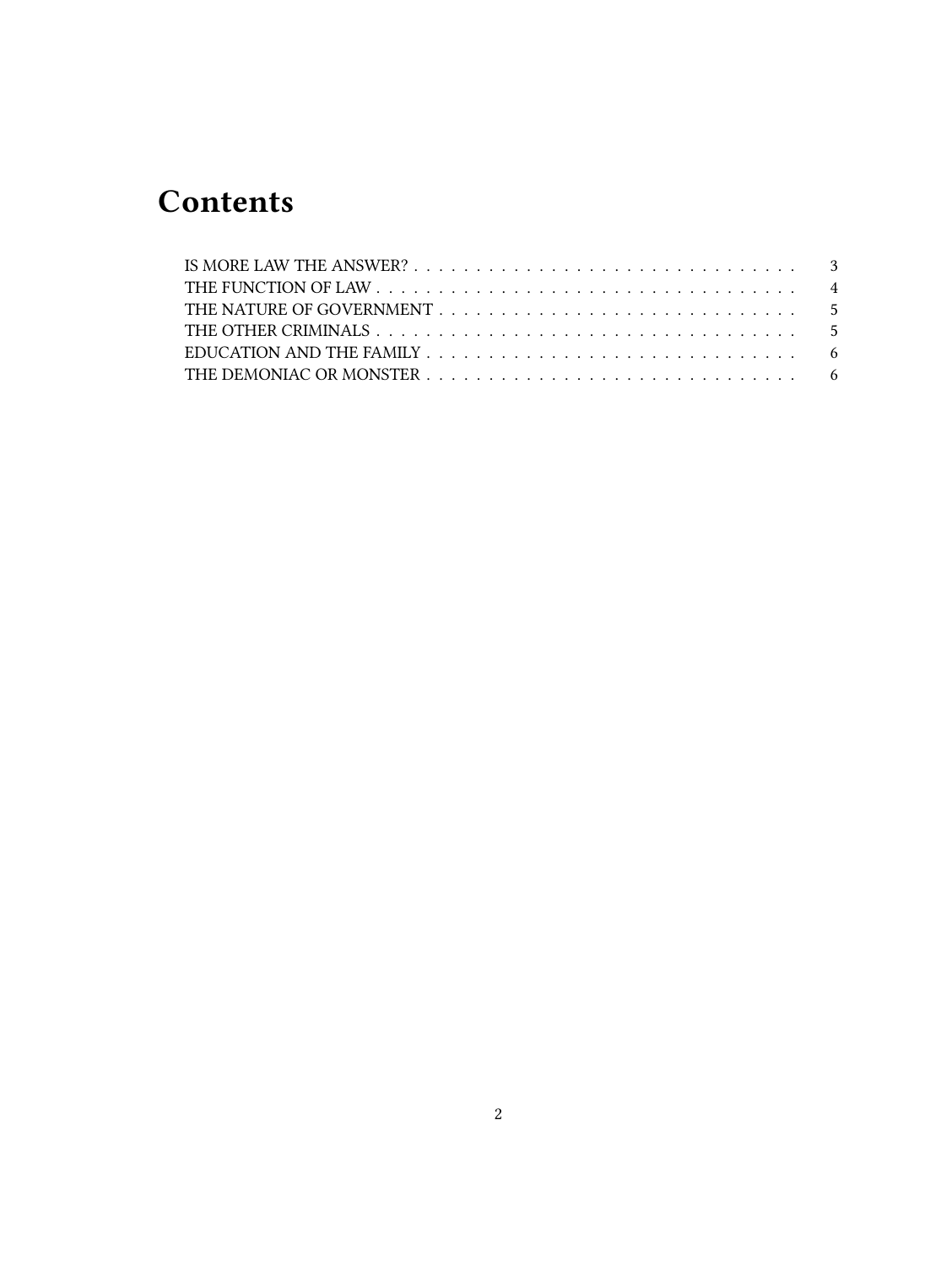Because anarchists aim at the abolition of government, the first question they are usually asked is, "What about murderers, thieves, rapists? The government protects us from them. Would you just let them run wild?"

The answer, first of all, is that government does not protect us. Its claims are a total imposture, like the fraud of a primitive shaman who claims to bring rain and warns everybody, "If you abolish me, it will never rain again." Thus, *the major crimes are all legal;* the thieves who have stolen the land and the natural resources from under our feet operate with a government franchise. These huge banks, corporations and land monopolies finance both political parties, train the corporation lawyers who become Congressmen or Presidents, and can never be successfully resisted in the courts because they own the judges, too.

Second, the next level of crime, the so-called Syndicate or Mafia, is also in cahoots with big government and big business, and only token arrests and light sentences are ever imposed on "gangland leaders" – usually rebels who have become unpopular with the higher-level mobsters. In every big city, the links between the mayor's office and the Mob are well-known and often "exposed" in the press, but no reforms are permanent and never can be under this system. The links between the national Mob and the national government are less well publicized, but books like *The Politics of Opium in Southeast Asia,* the recent Harpers magazine issue on the CIA and heroin, etc., show that the heroin syndicate could not operate without high-level Federal protection.

Finally, the small-time free-lance criminal – the rapist and sneak thief – *can be* arrested and prosecuted in this system; but *is* he, usually? In New York, in 1972, there were 300,000 burglaries but only 20,000 arrests for burglary. The police are too busy protecting the high-level criminals – as we will explain – to have the manpower to really battle the small independents.

Do you deny this? Well, of course, you have been trained by the State-run schools and the mass media to deny it, do you believe your own denial? How safe do you feel in a large American city, especially after dark? Do you honestly think the government can and will protect you?

#### <span id="page-2-0"></span>**IS MORE LAW THE ANSWER?**

Many admit that they are frightened and appalled by modern American life, but they think the answer is more laws, tougher laws, an evolution toward the total Police State.

This is, of course, the natural direction of government. The more honest (and misguided) a politician happens to be, the more laws he will write – to prove to himself that he is "working" for the people. Obviously, every time the legislature meets, the honest politicians will introduce more laws, to show how hard they're working. Eventually, nothing will remain that is not covered by some law or other. Everything not compulsory will be forbidden, and everything not forbidden will be compulsory.

Stop and ask yourself if you really want that kind of Nazi- or Communist-style tyranny.

Now, even if we (or most of us) do want it – to be protected from criminals – and even if we escalate our progress and pass a billion new laws a year, arriving at Total Law in say five or ten years, what then? How will such a system be enforced? Kinsey estimated that to enforce our sex laws alone, 95 percent of the population would have to become either police or jail-guards – except that they would all be in jail themselves. This is already impossible, but suppose we tried to enforce the anti-drug and anti-gambling laws, also? We would all spend our lives in Federal prisons, spending part of the day guarding others and part of the day being guarded by them.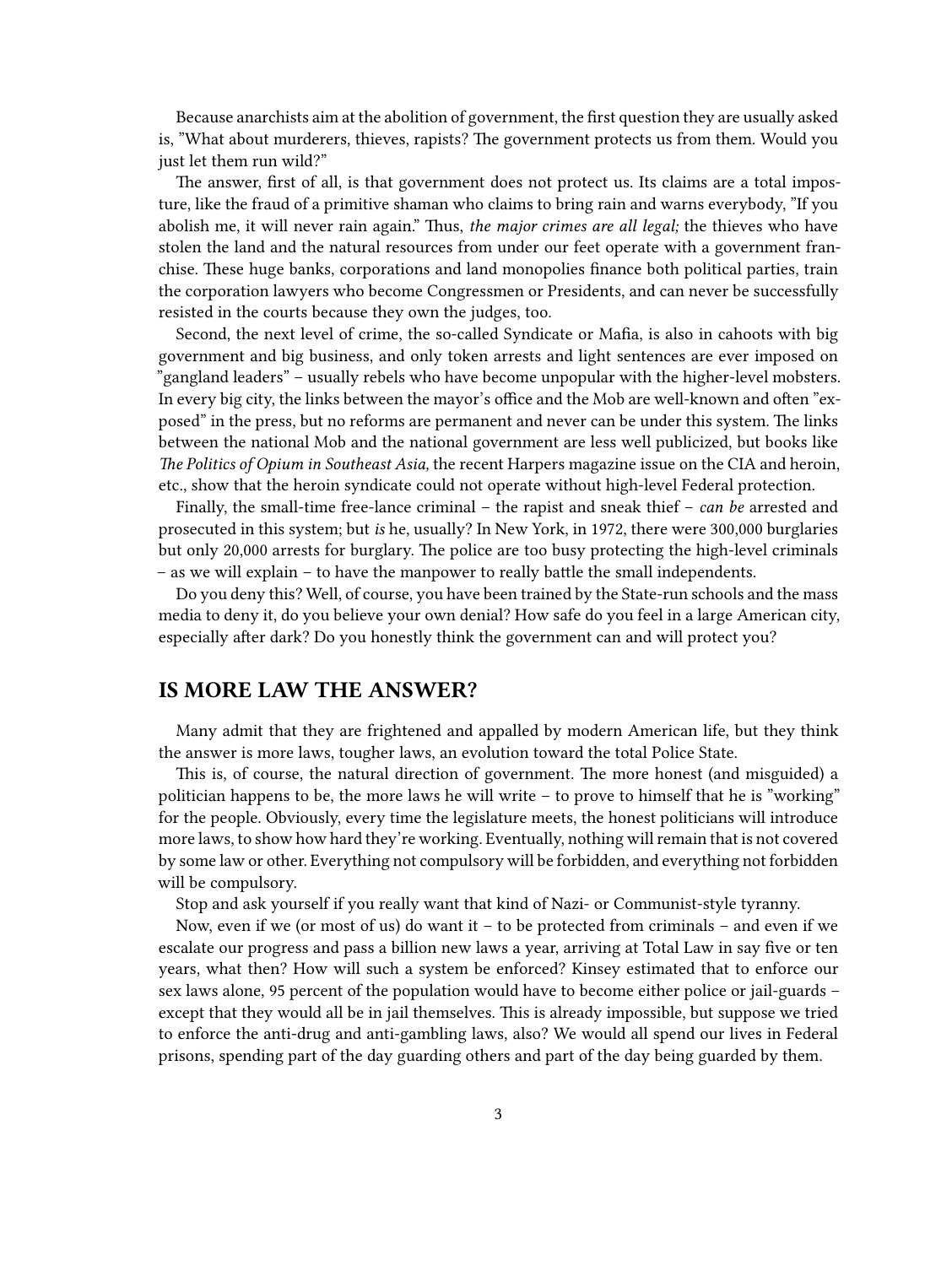This is absurd, but within the framework of government and law, how can we stop short of such a total prison-society?

And remember: each step in this direction – each new law, and each new bureaucracy to enforce the new laws – raises your tax burden. Already, you are working from January 1 to May 23 for the Federal government, to pay your IRS bill for the year. For a few months thereafter, you are working to pay nuisance taxes, state taxes, and various other concealed taxes on every item you buy, every movie you see, every drink you take. Already, it would probably be cheaper to just let yourself be robbed every week by a casual sneak-thief. Government may be more genteel than a mugger (occasionally) but it usually ends up taking more of one's money.

#### <span id="page-3-0"></span>**THE FUNCTION OF LAW**

There are three kinds of laws on the books today, and to understand them is to understand the State.

The first kind of law declares the State's power over you. It says: we may rob you of this much per year (taxation), we may enslave you for this period of time (the draft), we may do this and that and the other thing to you, and you cannot resist because we are your Masters. This is the earliest kind of law and was originally imposed on conquered people by conquerors. No attempt to justify it has ever been convincing to anyone bold enough to question it in the first place. It is based on mere Force; its only argument is the gun.

The second kind of law is coercive morality. This makes the State into an armed clergyman. It says you can enjoy yourself this way, but not that way; you can smoke this, but not that; you can drink this, but not that. Thou Shalt Not Play Parchesi On The Night of the Full Moon. Thou shalt not gamble on Sunday. Thou shalt not make love to your wife the way you and she both like, but the way the legislators like. Four million arrests a year, and an incredible expenditure of time and manpower and money, go into enforcing these laws.

These are the laws that establish crimes without victims. These are the laws that everybody occasionally violates and some people violate constantly. Their only justification, as with the first type of laws, is sheer brute force. That is, without force, a man who believed in, say, the Seventh Day Adventist vegetarian diet would still obey that diet's rules; with force, the Adventists, if they get into government, can make all of us obey it. The day is not distant when pot-smokers will take over, and if they are vengeful, anti-booze laws will come back on the books. This stupid bullying can go on forever, each group getting its turn to impose its own prejudices on others. Anarchists say: stop it now, get off your neighbor's back, get him off your back, and let everybody enjoy his or her own lifestyle.

Finally, there is the third class of laws – the class that every decent person wishes society would live by. No killing. No stealing. No rape. No fraud. Anarchists, just like you, would like to see these laws really functioning. We just don't believe that government can do that job. We think government is, always has been, and always will be preoccupied with the first two kinds of law. Read on and we will explain this.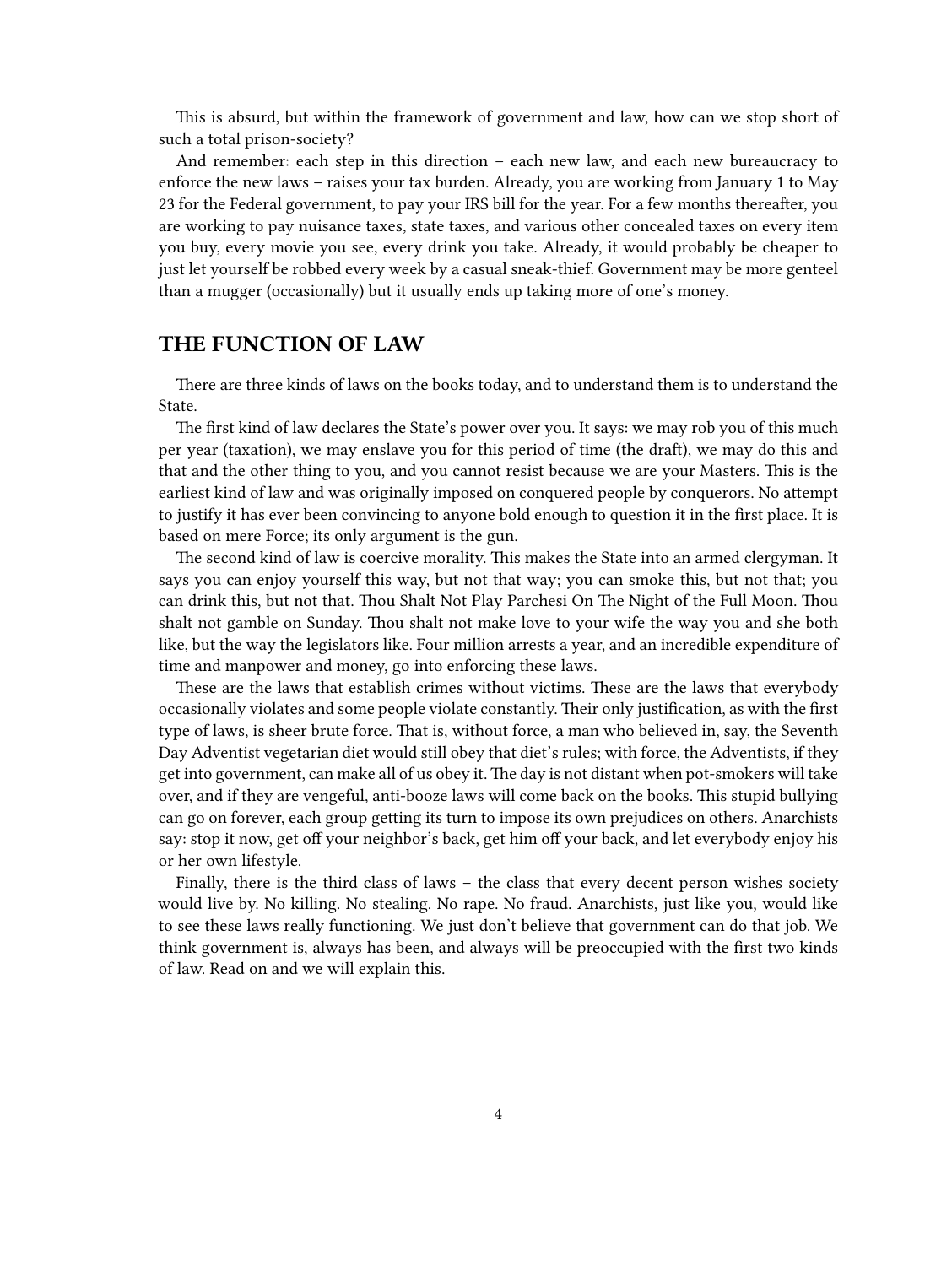#### <span id="page-4-0"></span>**THE NATURE OF GOVERNMENT**

Government was instituted to guarantee that property would remain stolen. The chief function of every cop, every judge, every bureaucrat is to see that property remains stolen.

The first kings were conquerors. They stole the land by shot and shell, period. Then, they settled down to rob the survivors at a certain rate per year, called taxation. Next, they divided up the land among their relatives or officers in the army, who all became lords-of-the-land, landlords, and were empowered to rob the citizens at a certain other rate per year, called rent. When science and industry appeared, other satraps and sycophants of the royal families received charters to monopolize the resources and means of production, and to rob at a certain rate per year, called capital interest or profit. When banks were formed to circulate the medium of exchange (money), other charters were handed out to others in the bandit-gang, who became bank directors with a license to rob at another rate per year, called money interest or economic interest.

It soon became evident that those not in the gang, the majority of the population, were inclined to rob back as much as they could. The Robin Hood hero appears in all societies at this point, and most of us still admire him, although shamefacedly, since the schools and mass media tell us not to. (Still, who doesn't heroize Jesse James or John Dillinger a little?)

Anarchists say that the first crime was the crime of the conquerors/governors, who seized a whole land, cut it up among themselves, and proceeded to rob all of us forever by taxation, rent, corporative profit, money interest, and various sub-classes of the same basic fraud. Anarchists say that the Earth belongs to its inhabitants, not to this small "owning" and "governing" class of less than 1 percent of the population.

Anarchists say that the way to stop crime is to stop the primordial crime, the State, and administer the land through voluntary associations (syndicates) of all the people.

Anarchists say that if people could work for themselves – if they received the full product of their labor through a syndicate of fellow-workers – almost all motivation for crime would disappear. If you didn't have to pay taxes and rent, starting tomorrow, your purchasing power would be more than doubled. If other forms of exploitation and robbery, through the financial-interest system, were also abolished, your purchasing power would more than quadruple. How much envy, how much worry about money, how much irrational fear, ulcers, nightmares, headaches and other motivations to cheat a little or steal a little would survive after this simple economic justice was achieved?

#### <span id="page-4-1"></span>**THE OTHER CRIMINALS**

"But, but – how about the violent criminal types? How about the thrill-killers, the nuts, the psychopaths or sociopaths or sadists? How about those who simply enjoy being evil and destructive?"

We are not evading that question. It is absolutely necessary, however, to put it in perspective by explaining the Major Economic Crime of capitalist government (and feudal and other governments) and how other, lesser crimes mostly derive from that primordial injustice.

Now, after economic justice is achieved and voluntary associations of all sorts (labor unions, credit unions, consumer-owned co-ops, people-owned insurance companies, rural communes, tribes, any type of free human grouping) have taken over the functions of government, *some*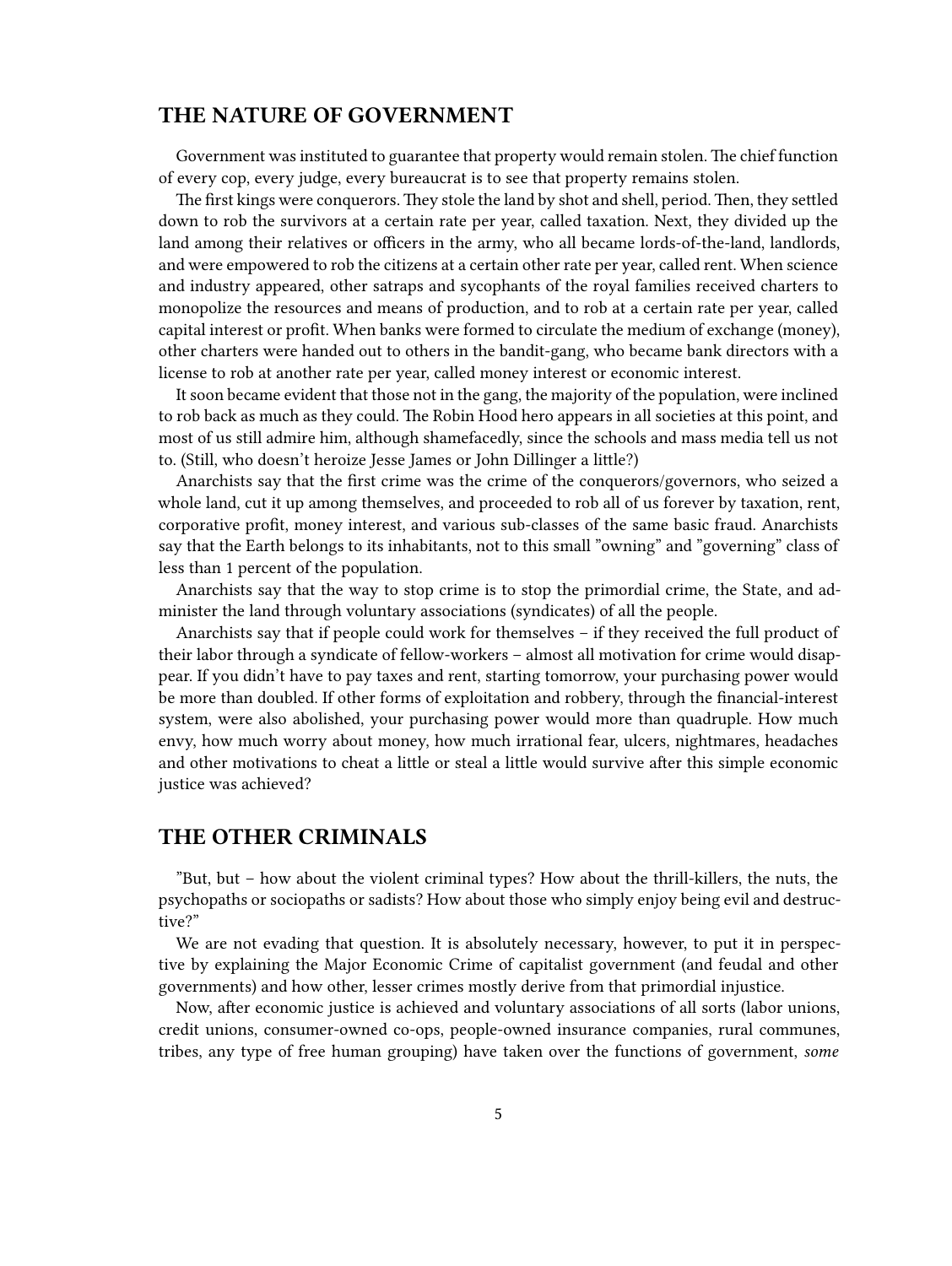persons, due to sickness or perversity or one damn thing or another, will still make trouble. Rape. Pilfering. Attempts to defraud. How will anarchists deal with these remaining no-goodniks?

### <span id="page-5-0"></span>**EDUCATION AND THE FAMILY**

The first step in solving any social problem, like any medical problem, is prevention. Other remedies are necessary only when prevention fails.

Anarchists claim that the violent-nut-type of human being is produced by our current methods of child-rearing. This claim is hardly radical or extreme: every psychiatrist, every sociologist, every anthropologist, in one way or another, admits that this grave charge is true. We would not have so many rapists and other violent nuisances if our society were not, in some way, training them from birth onward to behave like that. For instance, Sweden has only a few rapes per year; the United States has one every seven minutes. One rape every seven minutes is not natural male behavior (whatever Womens Lib may say); it is a function of the sexual misery in this society.

Anarchists believe that the repressive, authoritarian, coercive, brutal and degrading practices currently used in the family and the school are only necessary to condition the young human to live in a government-run society. Children must be beaten or otherwise terrorized and bullied in the home and the school in order that they may "adjust" to the terror and brutality of government as they mature. In short, a State-run society must be repressive because repression is the essence of the State.

Libertarian, free-form families and schools – the open family, the Summerhill school, the free association of men, women and children without authoritarian control – will not produce the deformed, mentally twisted, violent and "mean" and "crazy" types so common in our authoritarian society. So anarchists aim, first of all, to prevent violent criminals by changing the child-rearing methods that produce them.

#### <span id="page-5-1"></span>**THE DEMONIAC OR MONSTER**

There still remains the inexplicable criminal – the guy who enjoys harming others for reasons nobody today can understand. The superstitious say he is possessed by demons; the naturalists imply that maybe he has bad genes or is a throwback to an earlier stage of evolution. Whatever the explanation, he will appear, presumably, in anarchist societies, as he has appeared in all other societies, even after economic injustice and mind-warping education are abolished.

Human-centered societies (as distinguished from governmental or property-centered societies) have dealing with this problem for thousands of years. Tribes, clans, bands, free communes, have existed outside, before and alongside the States which get all the attention from historians. Anthropologists have investigated these free human groupings and have found a variety of methods of dealing with "demoniacs," many of them as good or better than the State's traditional jails, tortures or executions.

Ostracism should not be underestimated. One critic of anarchism, George Orwell, actually complained that ostracism was so cruel that most people would rather fall afoul of government and go to jail than be the sole ostracized person in an anarchist community.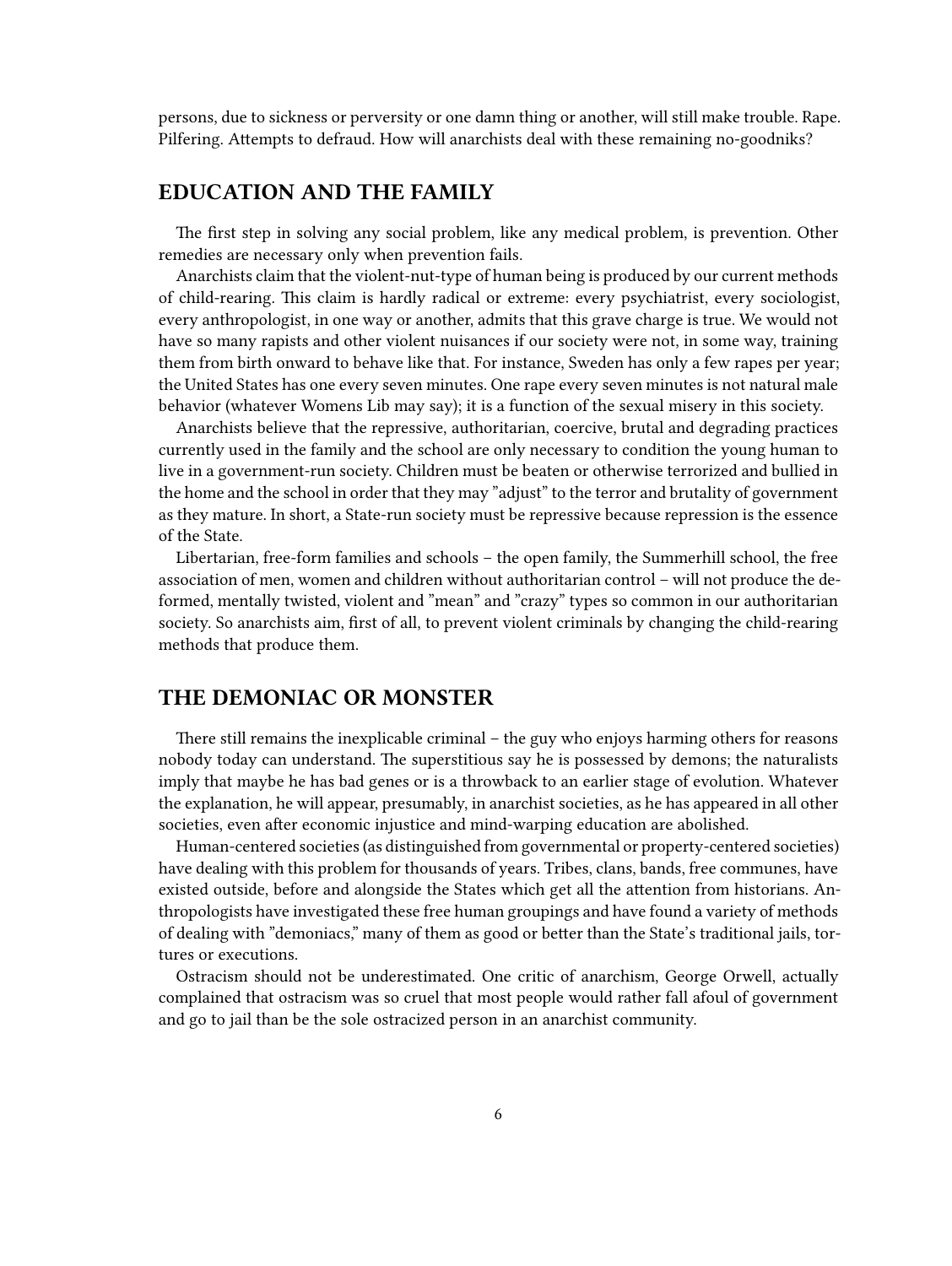Exile, widely used by governments before jail became popular, is also effective. At least, it solves the problem for the community that uses it (while, alas, passing the problem on to the unlucky community that next gets the offensive nut.)

The Quakers have widely practiced a form of moral forgiveness which sounds impractical to most of us, but which is murderously effective. Bertrand Russell was so impressed with this that he suggested it as a fit punishment for Stalin. Until you have seen a group of Quakers reciting somebody's sins in public, weeping over them loudly, and then forgiving and praying for the culprit, you can't imagine how much psychological impulse-to-change this generates.

Many anarchists believe the private defense groups are legitimate; some even are willing to allow such groups to use traditional Vigilante methods. Clarence Lee Schwartz, an American anarchist who observed this system first-hand in the old West, thought it both more humane and more effective at peace-keeping than the government law system back East. Other anarchists fear this as the possible source of a new State.

Most anarchists believe that criminals should not be caged under any circumstances, due to the overwhelming evidence that every prisoner comes out of a cage worse than he goes into it. Others believe, however, that punishment in a form of indemnification is compatible with libertarian ideas and should be rigorously enforced by anarchist syndicates. Under the indemnity system, every criminal must pay in cash or work or some needed good to compensate his victims (or their survivors). This certainly does the victims more good than having the criminal put in a cage and fed at community expense, to say the least of it; and is probably just as discouraging or more discouraging to every nut with even the remnant of an ability to forsee the probable results of his actions.

Finally, we must mention miscellaneous solutions. Just as crime in an economically just and free community will be freaky and sporadic (rather than the steady hour-after-hour terror that it is in this mad, unequal and unfree society), the remedies will also be individualized and peculiar to each situation. In some cases, undoubtedly, an anarchist community will decide the "criminal" was right and the community was wrong; for this reason, anarchists do not believe in unalterable laws, but only in general policies.

The acme of anarchist theory is the principle of non-invasiveness or non-coercion – Mind Your Own Business – and those found to be violating this will be given, usually, some method of compensating those whose lives they have damaged. If they refuse, methods like the boycottostracism-exile or general cold shoulder need not always be deliberately organized against them. The good sense, the social bonds, and the sense of humor of the organic community will find some way to make them known that human tolerance, even under anarchy, is not infinite. In the Old West, men booted through town with a skunk tied around their necks, and then shoved onto the highway, often became valuable, co-operative and productive citizens in the next town, after some time to figure the likelihood of a repetition of that public amusement if they were to try similar modes of behavior again.